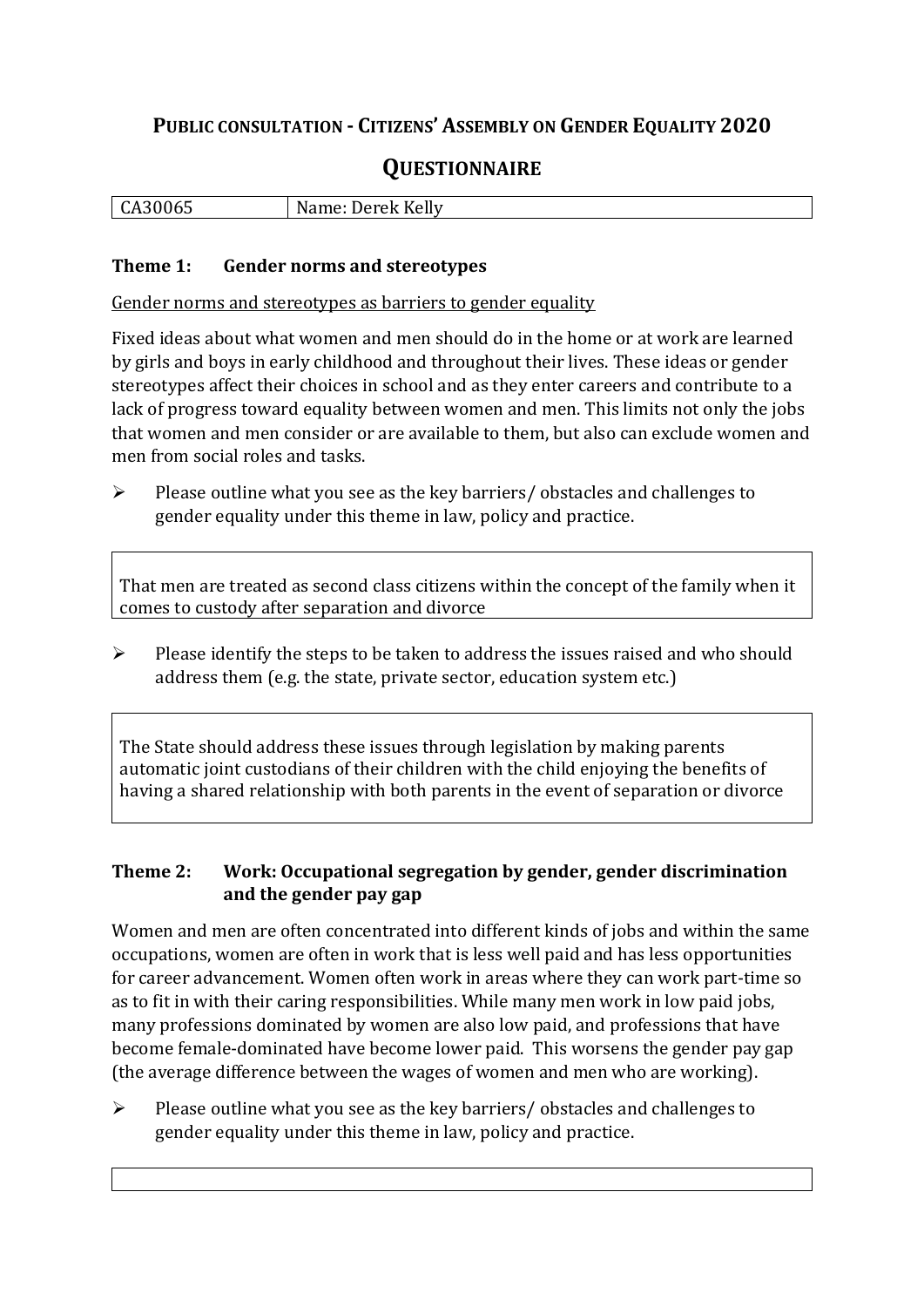### Women and men should have the same access to parental leave

➢ Please identify the steps to be taken to address the issues raised and who should address them (e.g. the state, private sector, education system etc.)

## The state should legislate for this

### **Theme 3. Care, paid and unpaid, as a social and family responsibility**

Care -- the social responsibility of care and women and men's co responsibility for care, especially within the family

Women remain disproportionately responsible for unpaid care and often work in poorly paid care work. For working parents or [lone parents,](https://aran.library.nuigalway.ie/bitstream/handle/10379/6044/Millar_and_Crosse_Activation_Report.pdf?sequence=1&isAllowed=y) balancing paid work with parenting and or caring for older and dependent adults presents significant challenges. Women are [most disadvantaged by these challenges,](https://eige.europa.eu/gender-equality-index/game/IE/W) yet men also suffer from lack of opportunities to share parenting and caring roles. Despite recent legislation and policy initiatives to support early years parental care, [inequalities in the distribution of unpaid](https://www.ihrec.ie/app/uploads/2019/07/Caring-and-Unpaid-Work-in-Ireland_Final.pdf)  [care](https://www.ihrec.ie/app/uploads/2019/07/Caring-and-Unpaid-Work-in-Ireland_Final.pdf) continue between women and men. The cost of childcare has been identified as a particular barrier to work for women alongside responsibilities of caring for older relatives and dependent adults.

➢ Please outline what you see as the key barriers/ obstacles and challenges to gender equality under this them in law, policy and practice.

The family unit is perceived as being mother centric and this impinges on the role of men in the family

➢ Please identify the steps to be taken to address the issues raised and who should address theme (e.g. the state, private sector, education system etc.)

Definition of equality should be that men and women are equal with no one gender having more rights than the other

### **Theme 4: Women's access to, and representation in, public life and decision making**

Ensure women's participation and representation in decision-making and leadership in the workplace, political and public life

Women are systematically underrepresented in leadership in [economic](https://eige.europa.eu/gender-equality-index/2019/compare-countries/power/2/bar) and [political](https://eige.europa.eu/gender-equality-index/2019/compare-countries/power/1/bar)  [decision-](https://eige.europa.eu/gender-equality-index/2019/compare-countries/power/1/bar)making. Despite the introduction of a candidate gender quota (through the system of party funding) for national political office, and [initiatives](https://betterbalance.ie/) to support women's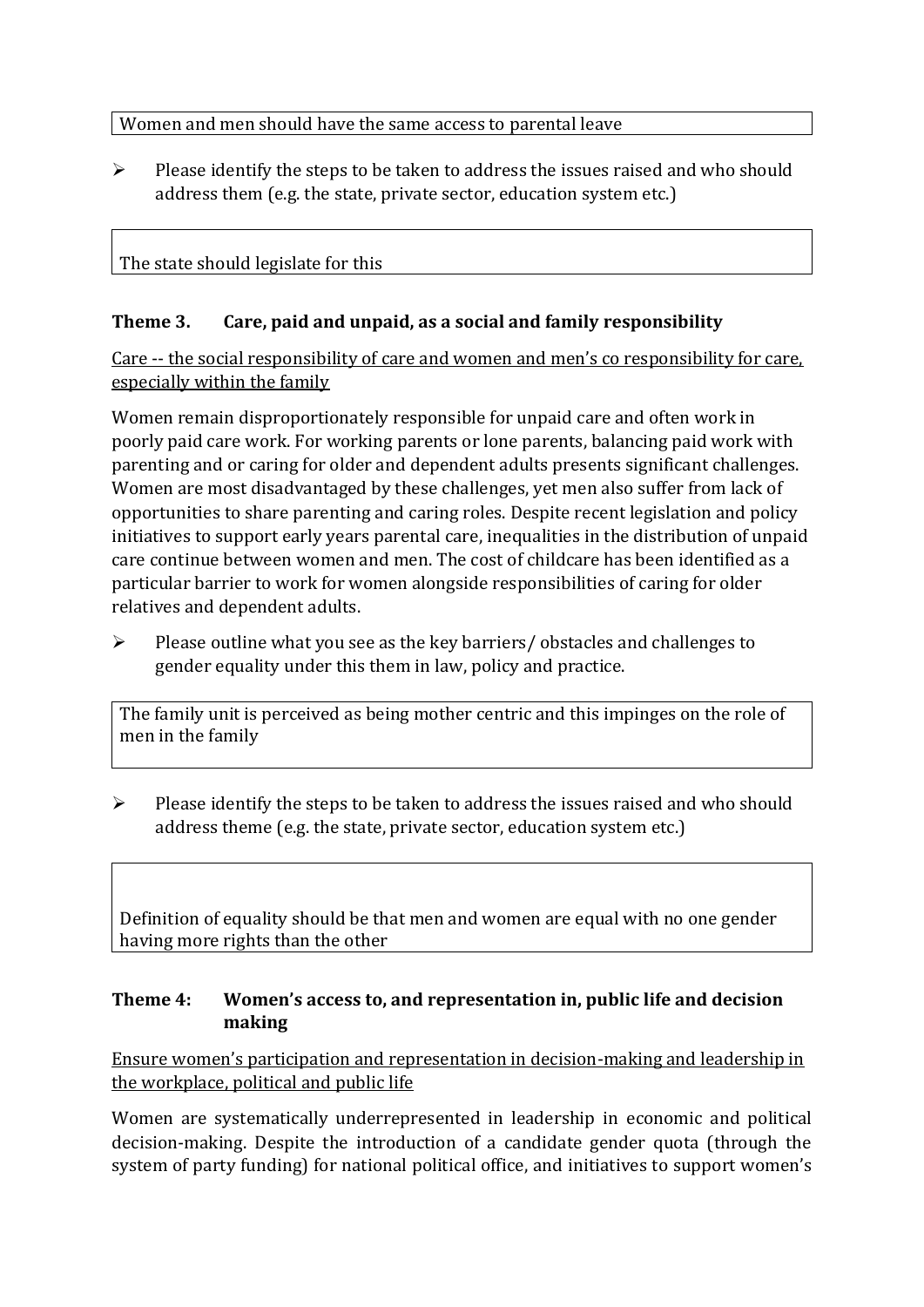access to corporate decision-making roles, men continue to dominate leadership positions. There are also issues to be considered around how media represents women and men.

➢ Please outline what you see as the key barriers/ obstacles and challenges to gender equality under this theme in law, policy and practice.

| N/a |  |  |
|-----|--|--|
|     |  |  |

 $\triangleright$  Please identify the steps to be taken to address the issues raised and who should address them (e.g. the state, private sector, education system etc.)

N/a 

### **5. Where does gender inequality impact most?**

To conclude we would be interested in your response to the following question: In which area do you think gender inequality matters most?

Please rank the following in order of importance, 1 being the most important:

| Home & family life       | $\mathbf 1$    |
|--------------------------|----------------|
| Education                | 5              |
| Politics and public life | $\overline{4}$ |
| Media                    | 66             |
| Caring for others        | 2              |
|                          |                |
|                          |                |

Men are treated very unfairly before the law compared to women.

 $\triangleright$  Please outline the reasons for your answer below:

As a divorced father I have witnessed at first hand the complete inequality with which the courts treat men in Family Law. Children are made to suffer despite wanting their fathers in their lives because Family Law is mother centric and a mother, who does not want to allow access, despite being ordered by the courts, can go unpunished.